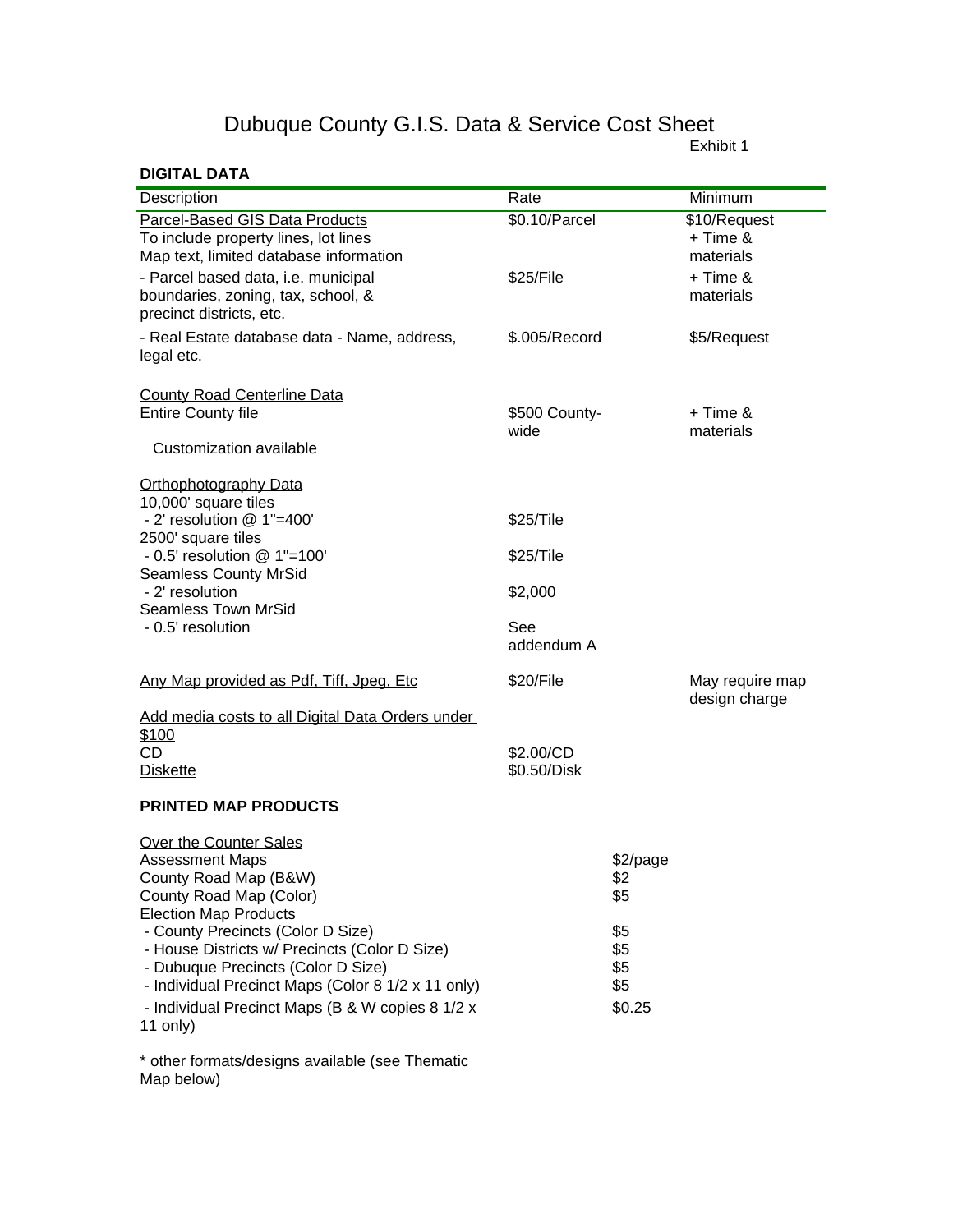| <b>Finished Map Size</b><br>$81/2 \times 11$<br>$11 \times 17$<br>$22 \times 34$<br>24 x 36<br>34 x 42 & larger | Line Print<br>\$2.00<br>\$5.00<br>\$15.00<br>\$20.00<br>\$25.00 | Aerial<br>\$5.00<br>\$10.00<br>\$20.00<br>\$25.00<br>\$30.00 |                       |
|-----------------------------------------------------------------------------------------------------------------|-----------------------------------------------------------------|--------------------------------------------------------------|-----------------------|
| Thematic Map from ArcView*<br>- prior notification required                                                     |                                                                 | \$60/hour                                                    |                       |
| <b>Mailing Maps</b><br>Same as above plus postage                                                               |                                                                 |                                                              |                       |
| Faxing Maps (all $81/2 \times 11$ )                                                                             |                                                                 |                                                              |                       |
| <b>Assessment Maps</b><br>Aerial Photo<br><b>Thematic Map</b>                                                   |                                                                 | \$2.00<br>\$5.00<br>\$60/hour                                |                       |
| <b>OTHER SERVICES</b>                                                                                           |                                                                 |                                                              |                       |
| <b>Computer Processing, Analysis/Programming</b><br>& Map Design                                                | \$60.00/Hour                                                    |                                                              | $1/2$ hour<br>minimum |
| <b>Printing Reports from Tabular Data</b>                                                                       | \$25.00/Hour                                                    |                                                              | $1/2$ hour<br>minimum |
|                                                                                                                 |                                                                 |                                                              |                       |
| <b>Discounts</b>                                                                                                |                                                                 |                                                              |                       |

Distribution Level 1 – 66% (28E Agreement: Data Exchange required) Government agencies (local, county, state, federal or authorized representatives) School Districts and Colleges

Distribution Level 2 – 33% (Data Exchange Agreement required) Non-Profit Organizations and the exchange is based on recommendations of a County department.

For complete descriptions of the distribution levels please refer to the GIS Policy document.